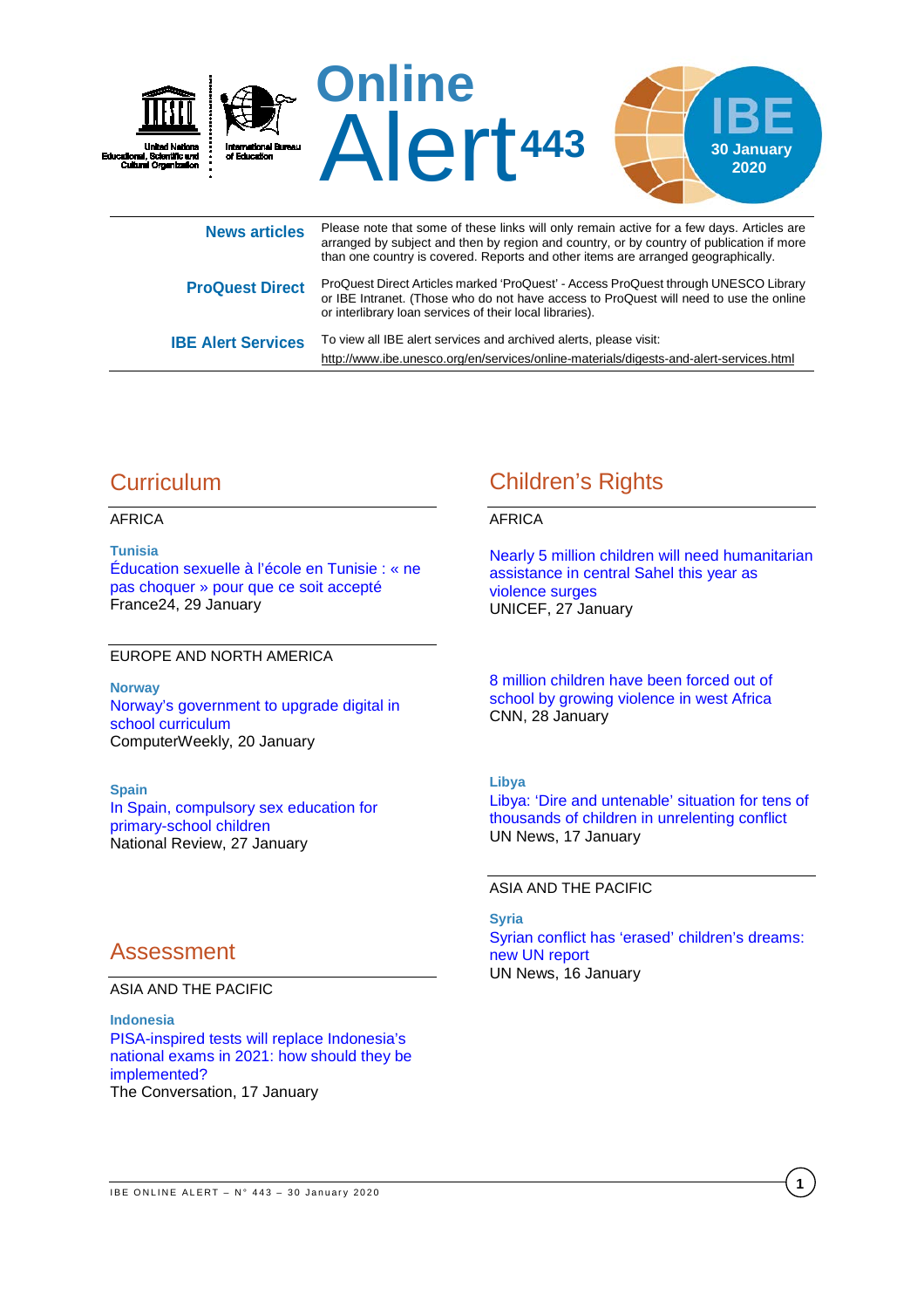## **ECCE**

#### AFRICA

#### **Morocco**

[Education des jeunes. L'UNICEF s'engage sur](https://leseco.ma/education-des-jeunes-lunicef-sengage-sur-un-nouveau-plan-au-maroc/)  [un nouveau plan au Maroc](https://leseco.ma/education-des-jeunes-lunicef-sengage-sur-un-nouveau-plan-au-maroc/) LesEco.ma, 29 January

**Senegal** [Orientation pour l'année 2019-2020 : Le](https://www.lequotidien.sn/orientation-pour-lannee-2019-2020-le-prescolaire-prend-ses-marques/)  [préscolaire prend ses marques](https://www.lequotidien.sn/orientation-pour-lannee-2019-2020-le-prescolaire-prend-ses-marques/) Le Quotidien Sénégal, 24 January

## **Literacy**

#### AFRICA

**Ghana** [Why Ghana is struggling to get its language](https://theconversation.com/why-ghana-is-struggling-to-get-its-language-policy-right-in-schools-120814)  [policy right in schools](https://theconversation.com/why-ghana-is-struggling-to-get-its-language-policy-right-in-schools-120814) The Conversation, 16 January

## **STEM**

### AFRICA

**Djibouti** [Addressing the low female representation in](http://www.ipsnews.net/2020/01/addressing-low-female-representation-stem-education/)  [STEM education](http://www.ipsnews.net/2020/01/addressing-low-female-representation-stem-education/) IPS News, 28 January

## Education system

#### AFRICA

**Benin** [Le Bénin va se doter d'un modèle durable](https://www.24haubenin.info/?Le-Benin-va-se-doter-d-un-modele-durable) 24 Heures au Bénin, 29 January

# Equity in education

#### ASIA AND THE PACIFIC

**Afghanistan** [UN report urges Afghanistan to recruit female](https://unama.unmissions.org/un-report-urges-afghanistan-recruit-female-teachers-locally-boost-girls%E2%80%99-education)  [teachers locally to boost girls' education](https://unama.unmissions.org/un-report-urges-afghanistan-recruit-female-teachers-locally-boost-girls%E2%80%99-education) UNAMA, 29 January

#### **Tanzania**

[Tanzania: World Bank Disregarding Ban on](https://www.hrw.org/news/2020/01/27/tanzania-world-bank-disregarding-ban-pregnant-schoolgirls)  [Pregnant Schoolgirls](https://www.hrw.org/news/2020/01/27/tanzania-world-bank-disregarding-ban-pregnant-schoolgirls) Human Rights Watch, 27 January

#### INTERNATIONAL

[Leave no boy behind: achieving gender](https://unesdoc.unesco.org/ark:/48223/pf0000372587?posInSet=30&queryId=N-aa1a7e80-0750-41eb-b660-ddc2dd88fc92)  [equality in education and beyond; report of the](https://unesdoc.unesco.org/ark:/48223/pf0000372587?posInSet=30&queryId=N-aa1a7e80-0750-41eb-b660-ddc2dd88fc92)  [technical consultation meeting](https://unesdoc.unesco.org/ark:/48223/pf0000372587?posInSet=30&queryId=N-aa1a7e80-0750-41eb-b660-ddc2dd88fc92)  UNESCO, 2020

## Teachers & Teaching

ASIA AND THE PACIFIC

[Understanding shared histories: a teaching](https://unesdoc.unesco.org/ark:/48223/pf0000372482?posInSet=36&queryId=N-afa67465-35b5-45f9-8186-e9f665bb5577)  [package for Southeast Asia](https://unesdoc.unesco.org/ark:/48223/pf0000372482?posInSet=36&queryId=N-afa67465-35b5-45f9-8186-e9f665bb5577) UNESCO Bangkok, 2019

#### EUROPE AND NORTH AMERICA

**UK** [One in 20 teachers have 'mental health](https://www.theguardian.com/education/2020/jan/28/one-in-20-teachers-have-mental-health-problem-lasting-more-than-a-year)  [problem lasting more than a year'](https://www.theguardian.com/education/2020/jan/28/one-in-20-teachers-have-mental-health-problem-lasting-more-than-a-year) The Guardian, 28 January

# Technology & Education

### INTERNATIONAL

[How technology and play can power high](https://www.weforum.org/agenda/2020/01/technology-education-edtech-play-learning/)[quality learning in schools](https://www.weforum.org/agenda/2020/01/technology-education-edtech-play-learning/)  World Economic Forum, 24 January

#### [EMIS to monitor ICT in education](https://iite.unesco.org/highlights/emis-and-ict-in-education/) UNESCO IITE, 9 January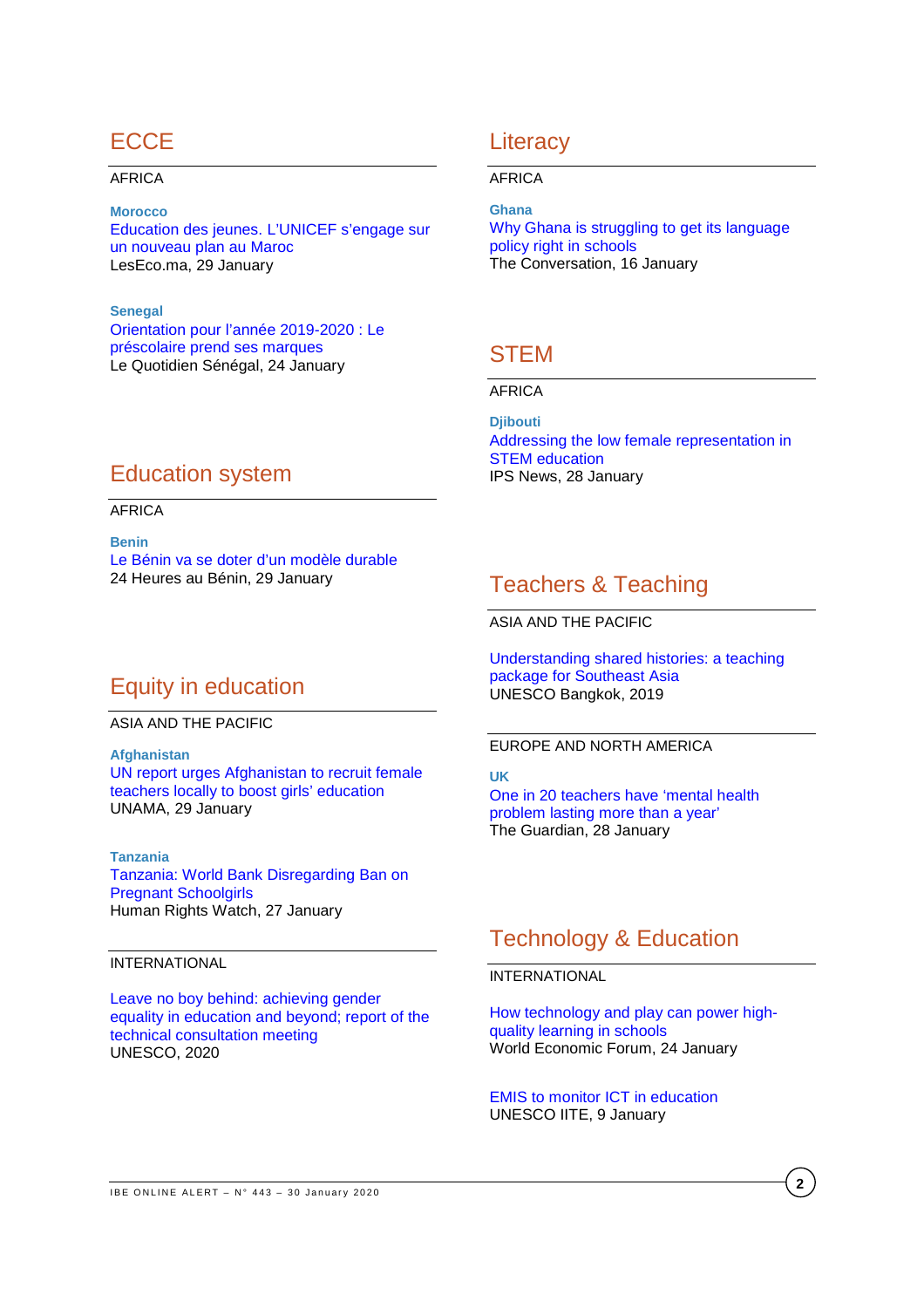## International Day of Education

#### AFRICA

[Journée internationale de l'éducation : des](https://www.alwihdainfo.com/Journee-internationale-de-l-education-des-defis-en-Afrique-subsaharienne_a81771.html)  [défis en Afrique subsaharienne](https://www.alwihdainfo.com/Journee-internationale-de-l-education-des-defis-en-Afrique-subsaharienne_a81771.html)  Alwihda info, 24 January

#### EUROPE AND NORTH AMERICA

#### **Greece**

[Foreign Nationals Invited to Study in Greece](https://greece.greekreporter.com/2020/01/25/foreign-nationals-invited-to-study-in-greece-on-international-day-of-education/)  [on International Day of Education](https://greece.greekreporter.com/2020/01/25/foreign-nationals-invited-to-study-in-greece-on-international-day-of-education/) Greek Reporter, 25 January

#### INTERNATIONAL

[Journée internationale de l'éducation : Agir](https://www.hrw.org/fr/news/2020/01/23/journee-internationale-de-leducation-agir-durgence-pour-atteindre-les-objectifs)  [d'urgence pour atteindre les objectifs visés](https://www.hrw.org/fr/news/2020/01/23/journee-internationale-de-leducation-agir-durgence-pour-atteindre-les-objectifs)  Human Rights Watch, 23 January

[L'ONU célèbre le droit à l'éducation et appelle](http://french.xinhuanet.com/2020-01/25/c_138732729.htm)  [à en faire une réalité pour tous](http://french.xinhuanet.com/2020-01/25/c_138732729.htm) Xinhua Net, 25 January

Education Progress – [the GEM Report's new](https://gemreportunesco.wordpress.com/2020/01/24/education-progress-the-gem-reports-new-online-interactive-tool-exploring-progress-made-towards-sdg-4/)  [online interactive tool exploring progress made](https://gemreportunesco.wordpress.com/2020/01/24/education-progress-the-gem-reports-new-online-interactive-tool-exploring-progress-made-towards-sdg-4/)  [towards SDG 4](https://gemreportunesco.wordpress.com/2020/01/24/education-progress-the-gem-reports-new-online-interactive-tool-exploring-progress-made-towards-sdg-4/) GEM Report UNESCO, 24 January

[On the road to inclusion: highlights from the](https://unesdoc.unesco.org/ark:/48223/pf0000372193?posInSet=56&queryId=N-afa67465-35b5-45f9-8186-e9f665bb5577)  [UNICEF and IIEP Technical Round Tables on](https://unesdoc.unesco.org/ark:/48223/pf0000372193?posInSet=56&queryId=N-afa67465-35b5-45f9-8186-e9f665bb5577)  [Disability-inclusive Education Sector Planning](https://unesdoc.unesco.org/ark:/48223/pf0000372193?posInSet=56&queryId=N-afa67465-35b5-45f9-8186-e9f665bb5577) IIEP-UNESCO & UNICEF, 2020

[Sport values in every classroom: teaching](https://unesdoc.unesco.org/ark:/48223/pf0000371303?posInSet=85&queryId=N-afa67465-35b5-45f9-8186-e9f665bb5577)  [respect, equity and inclusion to 8-12 year-old](https://unesdoc.unesco.org/ark:/48223/pf0000371303?posInSet=85&queryId=N-afa67465-35b5-45f9-8186-e9f665bb5577)  [students](https://unesdoc.unesco.org/ark:/48223/pf0000371303?posInSet=85&queryId=N-afa67465-35b5-45f9-8186-e9f665bb5577) UNESCO, 2019

[Humanistic futures of learning: Perspectives](https://unesdoc.unesco.org/ark:/48223/pf0000372577?posInSet=29&queryId=N-aa1a7e80-0750-41eb-b660-ddc2dd88fc92)  [from UNESCO Chairs and UNITWIN Networks](https://unesdoc.unesco.org/ark:/48223/pf0000372577?posInSet=29&queryId=N-aa1a7e80-0750-41eb-b660-ddc2dd88fc92) UNESCO, 2020 [French](https://unesdoc.unesco.org/ark:/48223/pf0000372578?posInSet=28&queryId=N-aa1a7e80-0750-41eb-b660-ddc2dd88fc92)

[Country progress on climate change](https://unesdoc.unesco.org/ark:/48223/pf0000372164?posInSet=84&queryId=N-aa1a7e80-0750-41eb-b660-ddc2dd88fc92)  [education, training and public awareness: an](https://unesdoc.unesco.org/ark:/48223/pf0000372164?posInSet=84&queryId=N-aa1a7e80-0750-41eb-b660-ddc2dd88fc92)  [analysis of country submissions under the](https://unesdoc.unesco.org/ark:/48223/pf0000372164?posInSet=84&queryId=N-aa1a7e80-0750-41eb-b660-ddc2dd88fc92)  [United Nations Framework Convention on](https://unesdoc.unesco.org/ark:/48223/pf0000372164?posInSet=84&queryId=N-aa1a7e80-0750-41eb-b660-ddc2dd88fc92)  [Climate Change](https://unesdoc.unesco.org/ark:/48223/pf0000372164?posInSet=84&queryId=N-aa1a7e80-0750-41eb-b660-ddc2dd88fc92) UNESCO, 2020

[Addressing the learning crisis](https://www.unicef.org/reports/addressing-learning-crisis-2020) UNICEF, 19 January

## Events & Forums

UNESCO EVENT

[International Day of Education](https://en.unesco.org/commemorations/educationday) UNESCO, 24 January

[International Day of Women and Girls in](https://en.unesco.org/events/international-day-women-and-girls-science)  **[Science](https://en.unesco.org/events/international-day-women-and-girls-science)** UNESCO, 11 February

## Reports, publications, etc.

#### AFRICA

[Crisis in the Central Sahel](https://www.unicef.org/reports/central-sahel-advocacy-brief-2020) UNICEF, 28 January

#### INTERNATIONAL

[Message from Ms Audrey Azoulay, Director-](https://unesdoc.unesco.org/ark:/48223/pf0000372501_eng)[General of UNESCO, on the occasion of the](https://unesdoc.unesco.org/ark:/48223/pf0000372501_eng)  [International Day of Education, 24 January](https://unesdoc.unesco.org/ark:/48223/pf0000372501_eng)  [2020](https://unesdoc.unesco.org/ark:/48223/pf0000372501_eng) UNESCO, 2020 **[French](https://unesdoc.unesco.org/ark:/48223/pf0000372501)** [Spanish](https://unesdoc.unesco.org/ark:/48223/pf0000372501_spa)